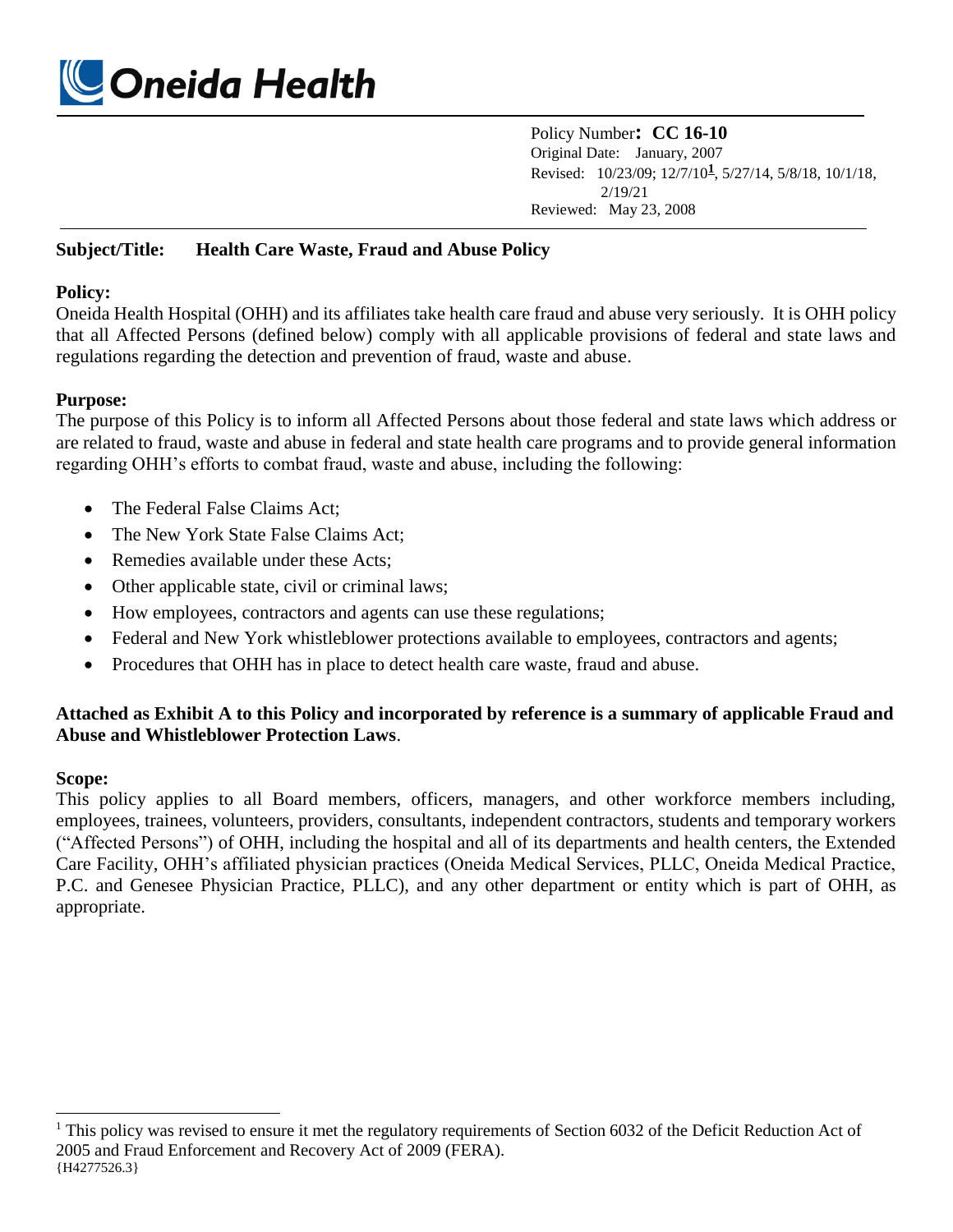## **Procedure:**

### **I. Detecting and Preventing Fraud and Abuse:**

There are numerous elements to OHH's Corporate Compliance Program that are in place to help all Affected Persons to **detect and prevent fraud and abuse**.

- A. The following elements are in place to help **prevent health care fraud** at OHH**:**
	- A reporting and response system is in place (see OHH Compliance Policies CC 16-1 *Compliance Reporting System* and CC 16-2 - *Internal Investigations and Response*).
	- Compliance work plans are utilized to schedule proactive compliance audits in areas that the federal and state government have deemed as medium to high risk, or in area(s) that members of management may determine as high risk to OHH.
	- Compliance-related training and education is initially provided to all employees and Board members at a general orientation session or in one-on-one training with the CCD, and annually thereafter which includes the methods available to them and others to prevent health care fraud, including receipt of OHH's Corporate Compliance Plan and up-to-date compliance-related policies.
	- OHH performs monthly federal (OIG) and state (OMIG) exclusion checks for all Affected Persons to ensure that OHH is not employing or contracting with an individual who has had a prior wrongdoing (such as health care fraud) that has caused him/her to be excluded from the Medicare or Medicaid program.
	- OHH *Billing and Claims Submission Policy* (CC 16-9) describes the responsibilities for accurate billing, the various risks of claims submissions, and how to decrease such risks.
- B. The following elements are in place to **help detect health care fraud** at OHH:
	- A developed corporate compliance program structure that includes a CCD who is charge of the day-to-day operations at OHH, a related Corporate Compliance Plan for OMP, OMS and Genesee Physician Practice, PLLC (GPP), including designation of Corporate Compliance Liaisons responsible for the day-to-day operations of those entities, and a Corporate Compliance Committee to assist the CCD and Liaisons with their respective service lines.
	- A policy for the return of identified overpayments to the appropriate party (parties may include Medicare, Medicaid, insurance company or self-pay patients) (see Compliance Policy CC 16- 23 – *Response to Overpayments*).
	- A policy of non-retaliation and non-intimidation of any individual who reports a compliance concern in good faith in raising a question or concern (see Compliance Policy CC 16-33 – *Whistleblower Protection Policy*).
	- Policies that guide the disciplinary action to be taken by OHH (see *Human Resources Disciplinary Policy HR 11* and *Progressive Disciplinary and Sanction Policy for Compliance Program CC 16-30)* in the event health care fraud is found, whether intentional or accidental.
	- A reactive compliance audit may be conducted in order to investigate a potential compliance issue, which may then subsequently be written into the annual work plan. Conducting reactive audits takes precedence over scheduled proactive audits.

## **II. Reporting Potential Fraud and Abuse Issues:**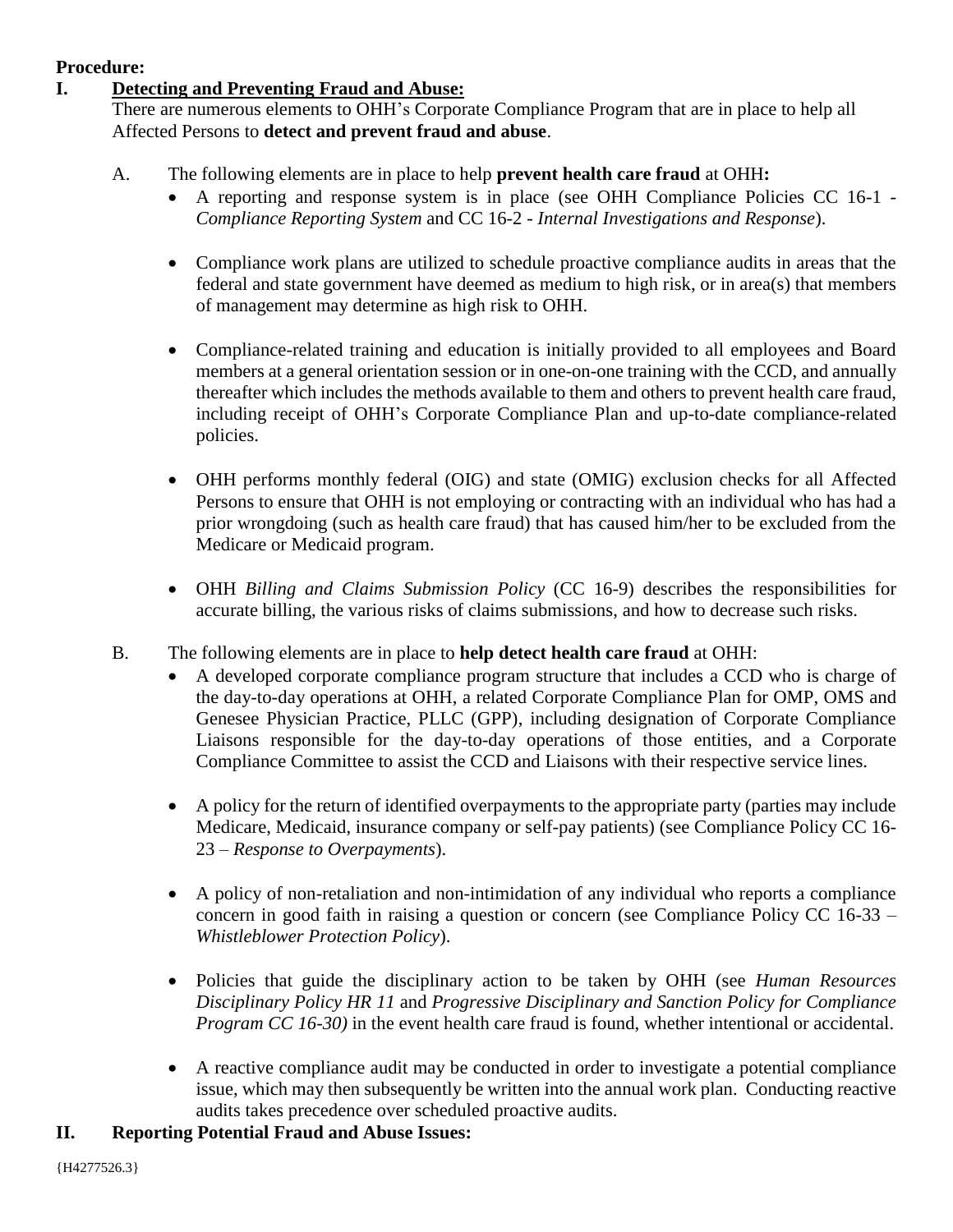Affected Persons of OHH have an obligation to report suspected fraud, waste or abuse, regardless of whether such wrongful actions are undertaken by a peer, supervisor, contractor, or provider. When an Affected Person suspects fraud, waste or abuse:

- Report it to the CCD, Renee Olmsted, directly at extension 2117 or 315-361-2117. You may also call the OHH Compliance Hotline at extension 2116 or 315-361-2116 and report it anonymously.
- You are not required to report a possible False Claim Act violation to OHH first. You may report possible False Claim Act violations directly to the U.S. Department of Health & Human Services, Office of the Inspector General (OIG). However, Affected Persons are encouraged to contact the CCD so OHH can investigate and correct any issues as quickly as possible.
- OHH will not retaliate against you if you inform OHH or the federal government of a possible False Claims Act violation.

### **III. False Claims Act Training:**

- OHH trains all Affected Persons regarding the federal and state False Claims Acts and also provides periodic updates through the dissemination of this policy. All members of our workforce are required to participate in training about the federal and state False Claims Acts. All contractors and agents are required to accept educational information offered by OHH or to participate in scheduled training, as determined by the organization.
- Specifically, Medical Staff and other providers will receive this policy as part of the new credentialing provider packet. Temporary hires will receive the policy as part of the information packet provided on their first date of hire. This policy is also a part of the employee handbook. All Affected Persons receive this policy during the general orientation process.

### **If you have any questions about the information contained in this Policy, please call:**

- Renee Olmsted, RHIA, Corporate Compliance Director, 315-361-2117
- Ofrona Reid, MD ,VP Medical Staff, Corporate Compliance Officer, 315-361-2409
- Jessica Gurdo, RN, ENT, Ortho, Neuro, Vascular, Podiatry OMP Corporate Compliance Liaison, 315- 363-5421
- Kathi Austin, GI, Pulmonology OMP Corporate Compliance Liaison 315-361-2353
- Maureen Mosack, RN, Article 28 Health Centers, Tri Valley Family Practice, Corporate Compliance Liaison, 315-361-2114
- Lisa Abbe, WHA and Maternal Health Center Corporate Compliance Liaison, 315-363-9380
- Renee Frawley, PA, VP Practice Management, Cardiology 315-361-2031
- Wayne Kegley, Oneida Health Roswell Park Oncology 315-361-2383

You may also reach out to any member of the Corporate Compliance Committee, who will seek guidance from the CCD, if you have any questions or need further information related to this Policy. (SSL 363-d.2(d))

### **Other related Policies/Procedures:** All Compliance policies are online on the intranet. See also references below.

**Previous Policy #: NA**

#### **References:**

{H4277526.3}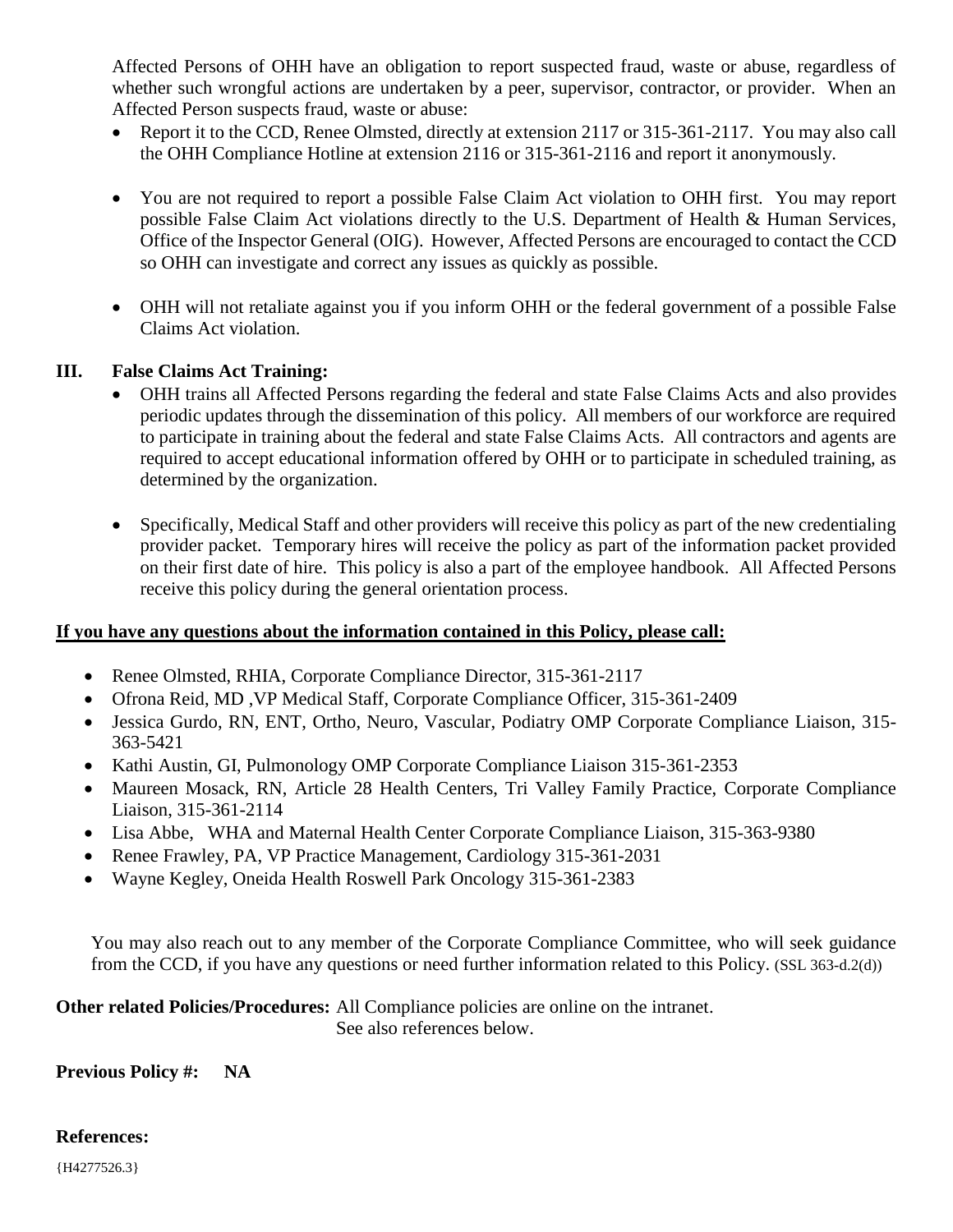- 1. OMIG document: "Employee Education Requirement Regarding False Claims Recoveries."
- 2. OMIG document: "The Fraud Enforcement and Recovery Act of 2009 and its Significance to Medicaid Providers."
- 3. Public Law Document: Official Summary 5/20/09, Public Law, Fraud Enforcement and Recovery Act of 2009 or FERA.
- 4. Reed Smith Health Industry Alert: May 2009 FERA, Significant Changes to FCA Liability Provisions.
- 5. DHHS, CMS: SMDL #06-024: Guidance to State Medicaid agencies on the implementation of section 6032 of the Deficit Reduction Act of 2005.
- 6. DRA 6032: Employee Education about False Claims Recovery-Frequently Asked Questions
- 7. OHH Policies:
	- Compliance Policies: 9, 23, 30
		- o CC 16-1 Compliance Reporting System
		- o CC 16-2 Internal Investigations and Response
		- o CC 16-4 Compliance Hotline
		- o CC 16-33 Whistleblower Protection Policy
	- Human Resources Policy HR-68 Code of Conduct and Disruptive Behavior and HR 11 Discipline Policy
	- OHH and OMP, OMS and GPP Corporate Compliance Plans

**Standards:** NA

**Forms:** NA

**Approved By:** Corporate Compliance 6/14**,** 10/18, 3/21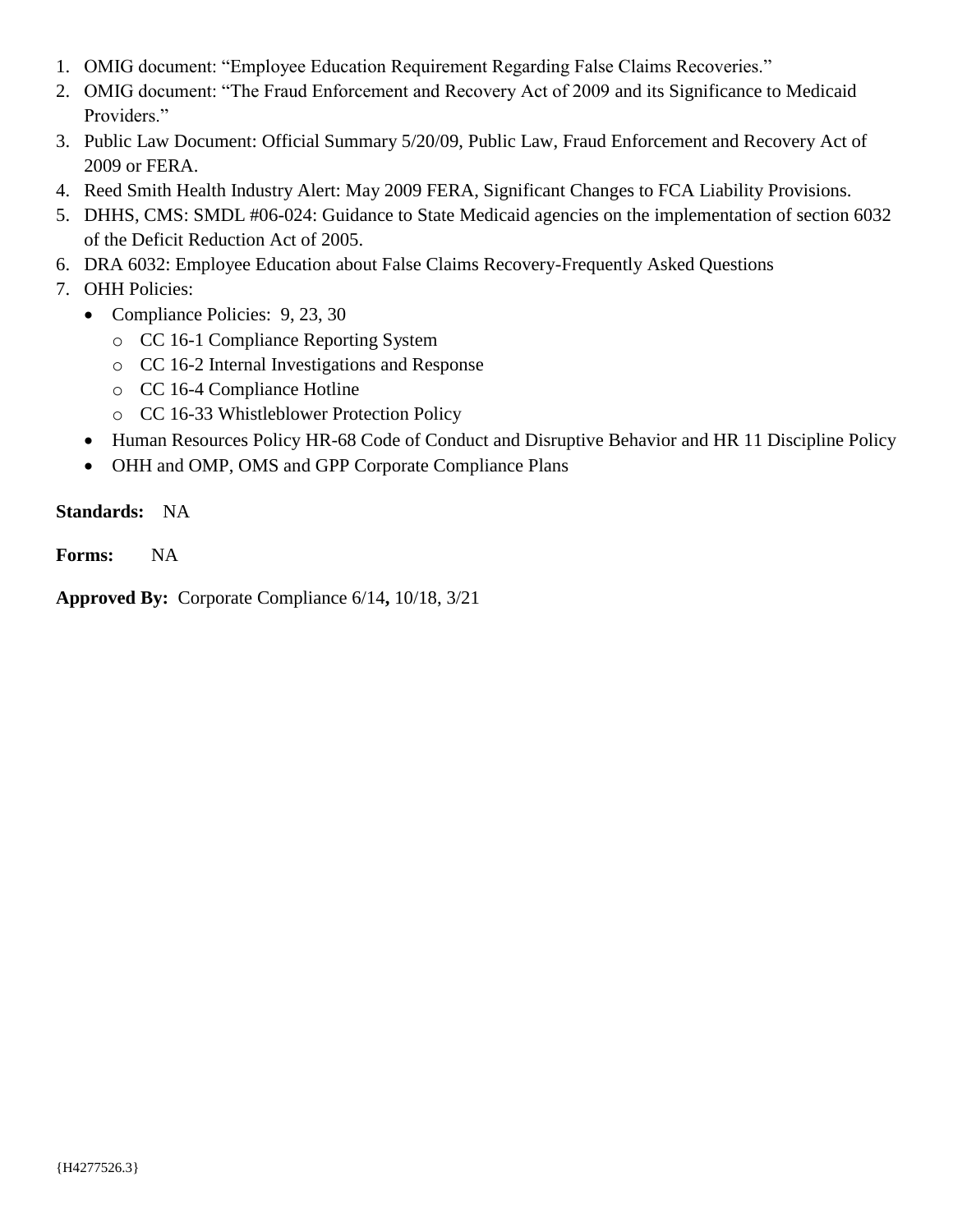### **EXHIBIT A SUMMARY OF FRAUD AND ABUSE AND WHISTLEBLOWER PROTECTION LAWS**

### **I. FEDERAL LAWS**

- 1) Federal False Claims Act (31 USC §§3729-3733)
- 2) Medicare and Medicaid program integrity provision (42 USC§§1320a-7k(d))

### **II. NEW YORK STATE LAWS**

### **A. CIVIL AND ADMINISTRATIVE LAWS**

- 1) New York False Claims Act (State Finance Law §§187-194)
- 2) Social Services Law, Section 145-b False Statements
- 3) Social Services Law, Section 145-c Sanctions

### **B. CRIMINAL LAWS**

- 1) Social Services Law, Section 145 Penalties
- 2) Social Services Law, Section 366-b Penalties for Fraudulent Practices.
- 3) Social Services Law, Section 145-c Sanctions
- 4) Penal Law Article 175 False Written Statements
- 5) Penal Law Article 176 Insurance Fraud
- 6) Penal Law Article 177 Health Care Fraud

### **III. WHISTLEBLOWER PROTECTION**

- 1) Federal False Claims Act (31 U.S.C. §3730(h))
- 2) New York State False Claim Act (State Finance Law §191)
- 3) New York State Labor Law, Section 740
- 4) New York State Labor Law, Section 741
- 5) New York Not-For-Profit Corporation Law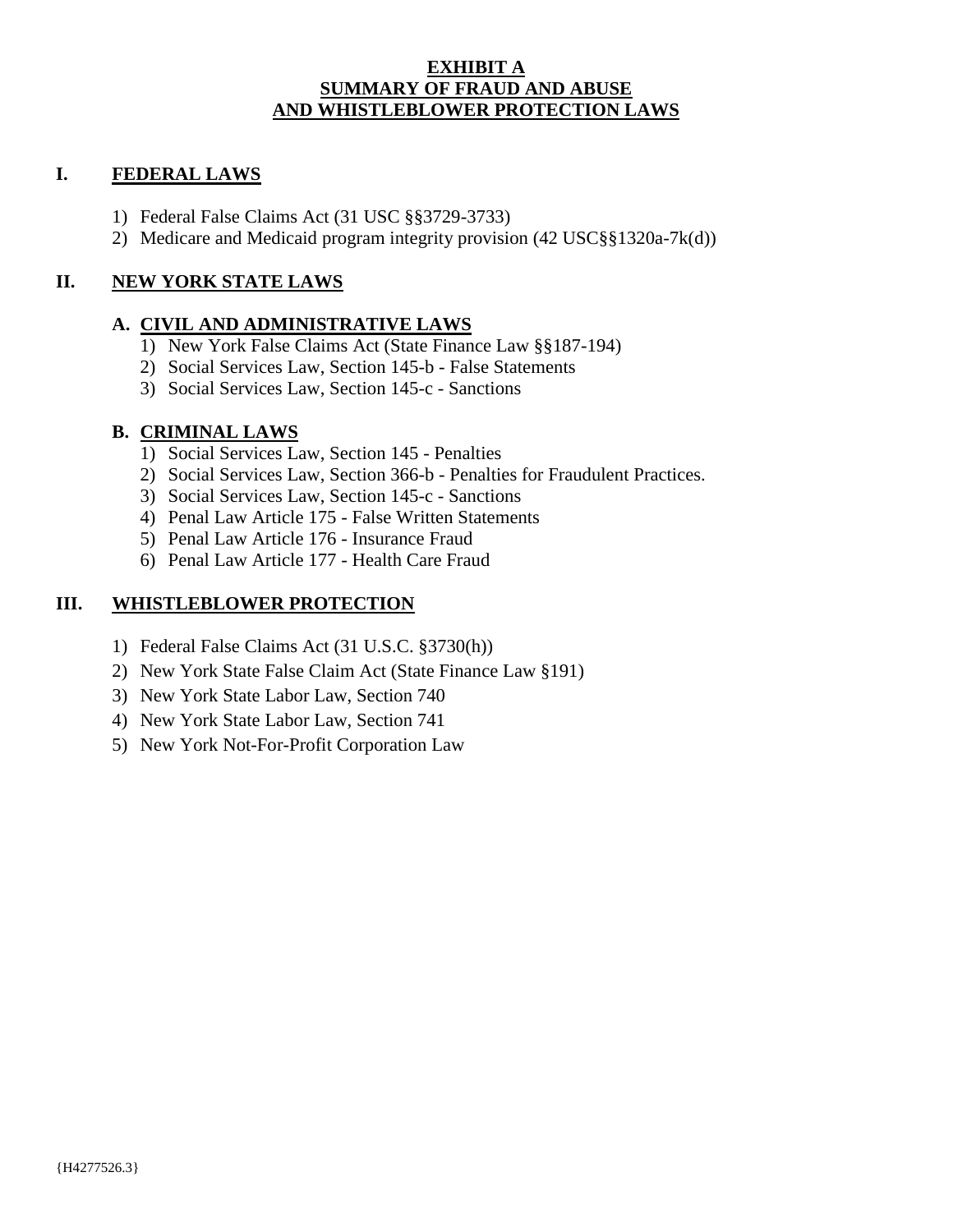### **I. FEDERAL LAWS**

 $\overline{a}$ 

### **1) Federal False Claims Act (31 USC §§3729-3733)**

The False Claims Act ("FCA") provides, in pertinent part, as follows:

#### § 3729. False claims

(a) Liability for certain acts.—

### **(1) In general.--Subject to paragraph (2), any person who**—

- (A)knowingly presents, or causes to be presented, a false or fraudulent claim for payment or approval;
- (B) knowingly makes, uses, or causes to be made or used, a false record or statement material to a false or fraudulent claim;
- $(C)$  conspires to commit a violation of subparagraph  $(A)$ ,  $(B)$ ,  $(D)$ ,  $(E)$ ,  $(F)$ , or  $(G)$ ;
- (D)has possession, custody, or control of property or money used, or to be used, by the Government and knowingly delivers, or causes to be delivered, less than all of that money or property;
- (E) is authorized to make or deliver a document certifying receipt of property used, or to be used, by the Government and, intending to defraud the Government, makes or delivers the receipt without completely knowing that the information on the receipt is true;
- (F) knowingly buys, or receives as a pledge of an obligation or debt, public property from an officer or employee of the Government, or a member of the Armed Forces, who lawfully may not sell or pledge property; or
- (G)knowingly makes, uses, or causes to be made or used, a false record or statement material to an obligation to pay or transmit money or property to the Government, or knowingly and improperly avoids or decreases an obligation to pay or transmit money or property to the Government, is liable to the United States Government for a civil penalty of between \$11,665 and \$23,331 per false claim<sup>2</sup>, as adjusted by the Federal Civil Penalties Inflation Adjustment Act of 1990 (28 U.S.C. 2461) note; Public Law 104-410, plus 3 times the amount of damages which the Government sustains because of the act of that person.

### **(2) Reduced damages.—If the court finds that-**

- (A)the person committing the violation of this subsection furnished officials of the United States responsible for investigating false claims 30 days after the date on which the defendant first obtained the information;
- (B)such person fully cooperated with any Government investigation of such violation; and

<sup>{</sup>H4277526.3} <sup>2</sup> Amounts applicable to civil penalties assessed after June 19, 2020; penalty amounts are subject to adjustment annually.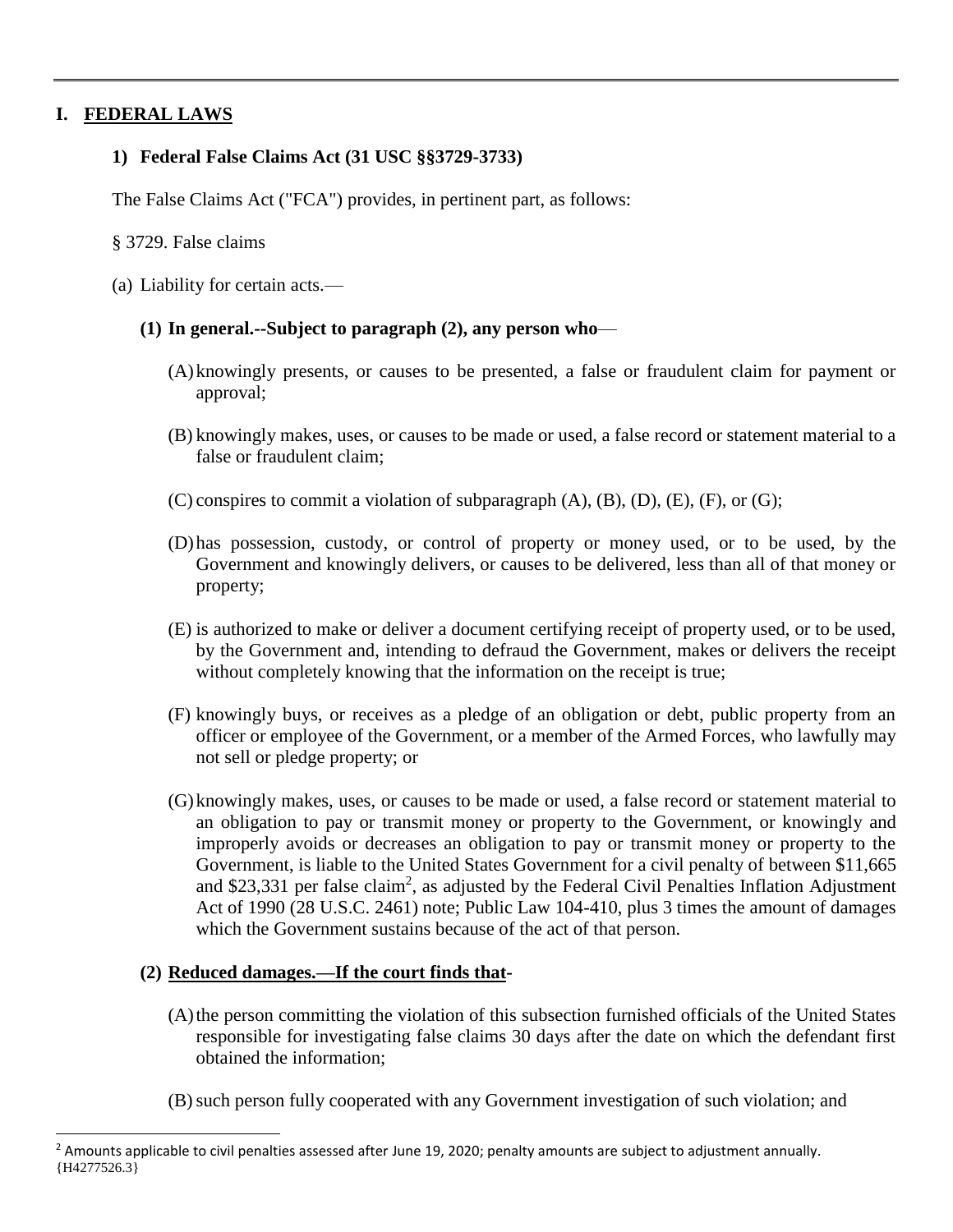- (C) at the time such person furnished the United States with the information about the violation, no criminal prosecution, civil action, or administrative action had commenced under this title with respect to such violation, and the person did not have actual knowledge of the existence of an investigation into such violation, the court may assess not less than 2 times the amount of damages which the Government sustains because of the act of that person.
- **(3) Costs of civil actions.—**A person violating this subsection shall also be liable to the United States Government for the costs of a civil action brought to recover any such penalty or damages.
- (b) Definitions.—For purposes of this section—

### **(1) The terms "knowing" and "knowingly**"**—**

- (A)mean that a person, with respect to information—
	- (i) has actual knowledge of the information;
	- (ii) acts in deliberate ignorance of the truth or falsity of the information; or
	- (iii)acts in reckless disregard of the truth or falsity of the information; and
- (B) require no proof of specific intent to defraud;

### **(2) The term "claim"—**

- (A)means any request or demand, whether under a contract or otherwise, for money or property and whether or not the United States has title to the money or property, that—
	- (i) is presented to an officer, employee, or agent of the United States; or
	- (ii) is made to a contractor, grantee, or other recipient, if the money or property is to be spent or used on the Government's behalf or to advance a Government program or interest, and if the United States Government-
		- (I) provides or has provided any portion of the money or property requested or demanded; or

(II) will reimburse such contractor, grantee, or other recipient for any portion of the money or property which is requested or demanded; and

- (B) does not include requests or demands for money or property that the Government has paid to an individual as compensation for Federal employment or as an income subsidy with no restrictions on that individual's use of the money or property.
- **(3)** the term "obligation" means an established duty, whether or not fixed, arising from an express or implied contractual, grantor-grantee, or licensor-licensee relationship, from a fee-based or similar relationship, from statue or regulation, or from the retention of any overpayment; and
- **(4)** the term "material" means having a natural tendency to influence, or be capable of influencing, the payment or receipt of money or property.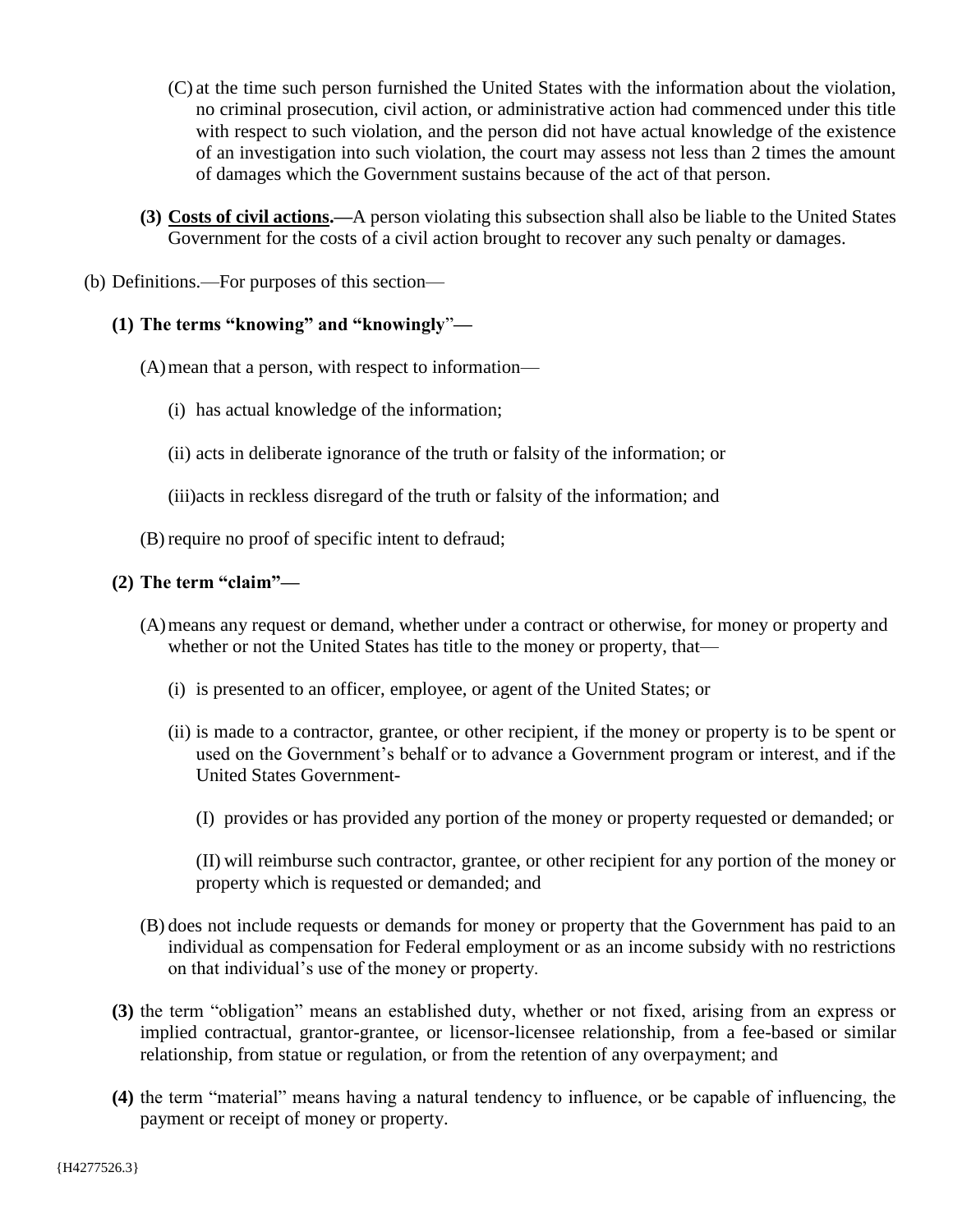- (c) exemption from disclosure.—Any information furnished pursuant to subsection (a)(2) shall be exempt from disclosure under section 552 of title 5.
- (d) exclusion.—This section does not apply to claims, records, or statements made under the Internal Revenue Code of 1986.

While the False Claims Act imposes liability only when the claimant acts "knowingly," it does not require that the person submitting the claim have actual knowledge that the claim is false. A person, who acts in reckless disregard or in deliberate ignorance of the truth or falsity of the information, also can be found liable under the Act. 31 U.S.C. 3729(b). Proof of specific intent to defraud is not required for liability.

In sum, the False Claims Act imposes liability on any person who submits a claim to the federal government, or submits a claim to entities administering government funds, that he or she knows (or should know) is false. An example may be a physician who submits a bill to Medicare for medical services she knows she has not provided. The False Claims Act also imposes liability on an individual who may knowingly submit a false record in order to obtain payment from the government. An example of this may include a government contractor who submits records that he knows (or should know) are false and that indicate compliance with certain contractual or regulatory requirements. The third area of liability includes those instances in which someone may obtain money from the federal government to which he may not be entitled, and then uses false statements or records in order to retain the money. An example of this so-called "reverse false claim" may include a hospital, which obtains interim payments from Medicare or Medicaid throughout the year, and then knowingly files a false cost report at the end of the year in order to avoid making a refund to the Medicare or Medicaid program.

In addition to its substantive provisions, the FCA provides that private parties may bring an action on behalf of the United States. 31 U.S.C. 3730 (b). These private parties, known as "qui tam relators," may share in a percentage of the proceeds from an FCA action or settlement.

Section  $3730(d)(1)$  of the FCA provides, with some exceptions, that a qui tam relator, when the Government has intervened in the lawsuit, shall receive at least 15 percent but not more than 25 percent of the proceeds of the FCA action depending upon the extent to which the relator substantially contributed to the prosecution of the action. When the Government does not intervene, section 3730(d)(2) provides that the relator shall receive an amount that the court decides is reasonable and shall be not less than 25 percent and not more than 30 percent.

#### **3) Administrative Remedies for False Claims (31 USC Chapter 38. §§ 3801 – 3812)**

This statute allows for administrative recoveries by federal agencies. If a person submits a claim that the person knows is false or contains false information, or omits material information, the agency receiving the claim may impose a penalty of up to \$5,000 for each claim. The agency may also recover twice the amount of the claim. Unlike the False Claims Act, a violation of this law occurs when a false claim is submitted rather than when it is paid. Also unlike the False Claims Act, the determination of whether a claim is false, and the imposition of fines and penalties is made by the administrative agency, not by prosecution in the federal court system.

#### **4) Reporting and Returning of Overpayments**

{H4277526.3} The Accountable Care Act enacted a provision requiring that overpayments be reported and refunded within the specific parameters. More specifically, Section  $1320a - 7k$  (d) requires a person who has received an overpayment of Medicare or Medicaid funds to report the overpayment to the Secretary, the State, an intermediary, a carrier, or a contractor, as appropriate, at the correct address, and to notify the Secretary, State, intermediary, carrier, or contractor to whom the overpayment was returned in writing of the reason for the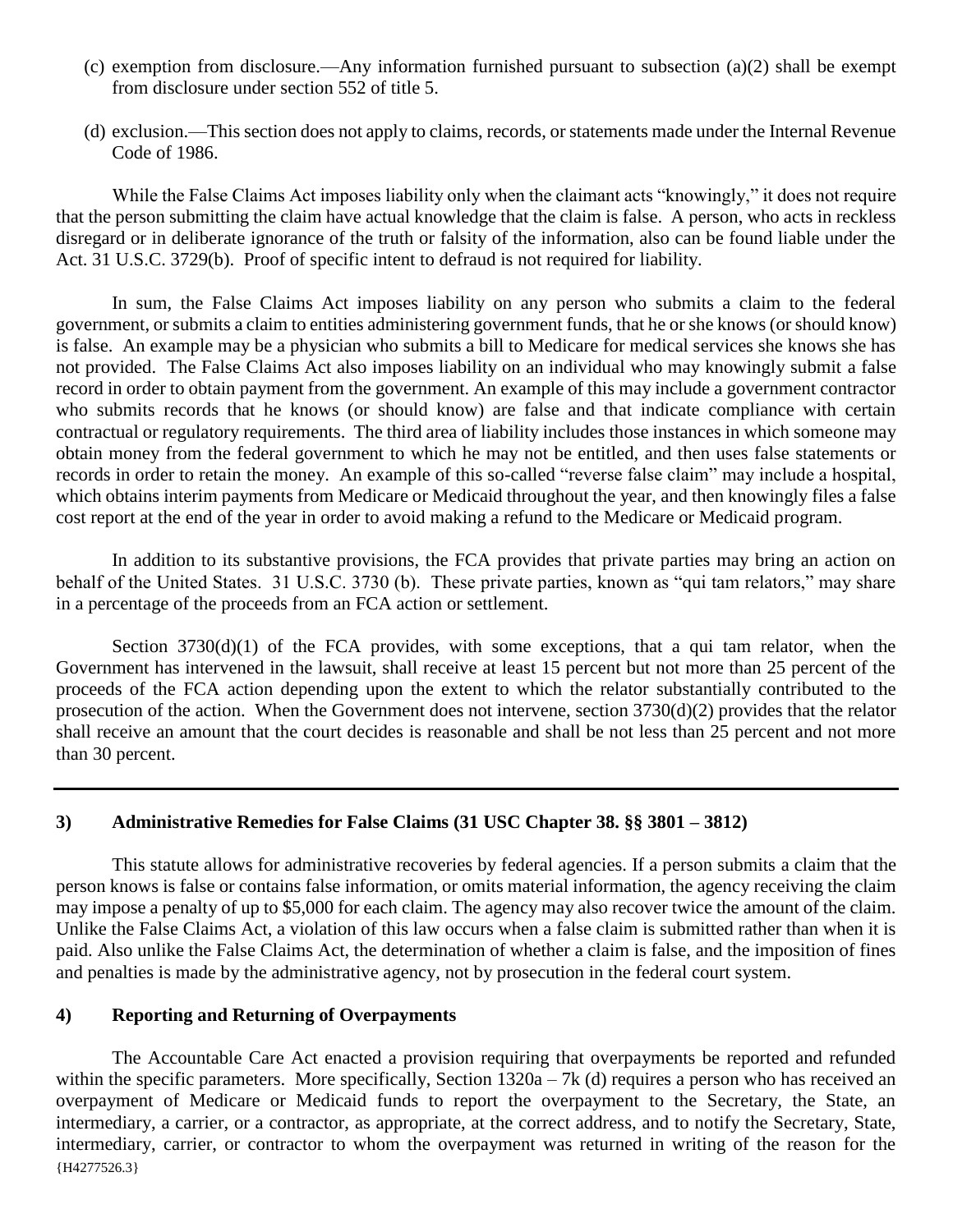overpayment. The statue requires that such an overpayment be reported and returned by the later of - - (1) the date which is 60 days after the date on which the overpayment was identified; or (2) the date any corresponding cost report is due, if applicable. The statute specifies that an overpayment retained by a person after the deadline for reporting and returning an overpayment is an "obligation" (as defined in 31 U.S.C. 3729(b)(3) for purposes of the False Claims Act, 31 U.S.C. 3729. The term "overpayment" means any funds that a person receives or retains under Medicare or Medicaid to which the person, after applicable reconciliation, is not entitled under the program. Finally, the Act defines the term "person" as a provider of services, supplier, Medicaid managed care organization (MCO) or the Medicare Advantage organization (MAO) or PDP sponsor but does not include a beneficiary.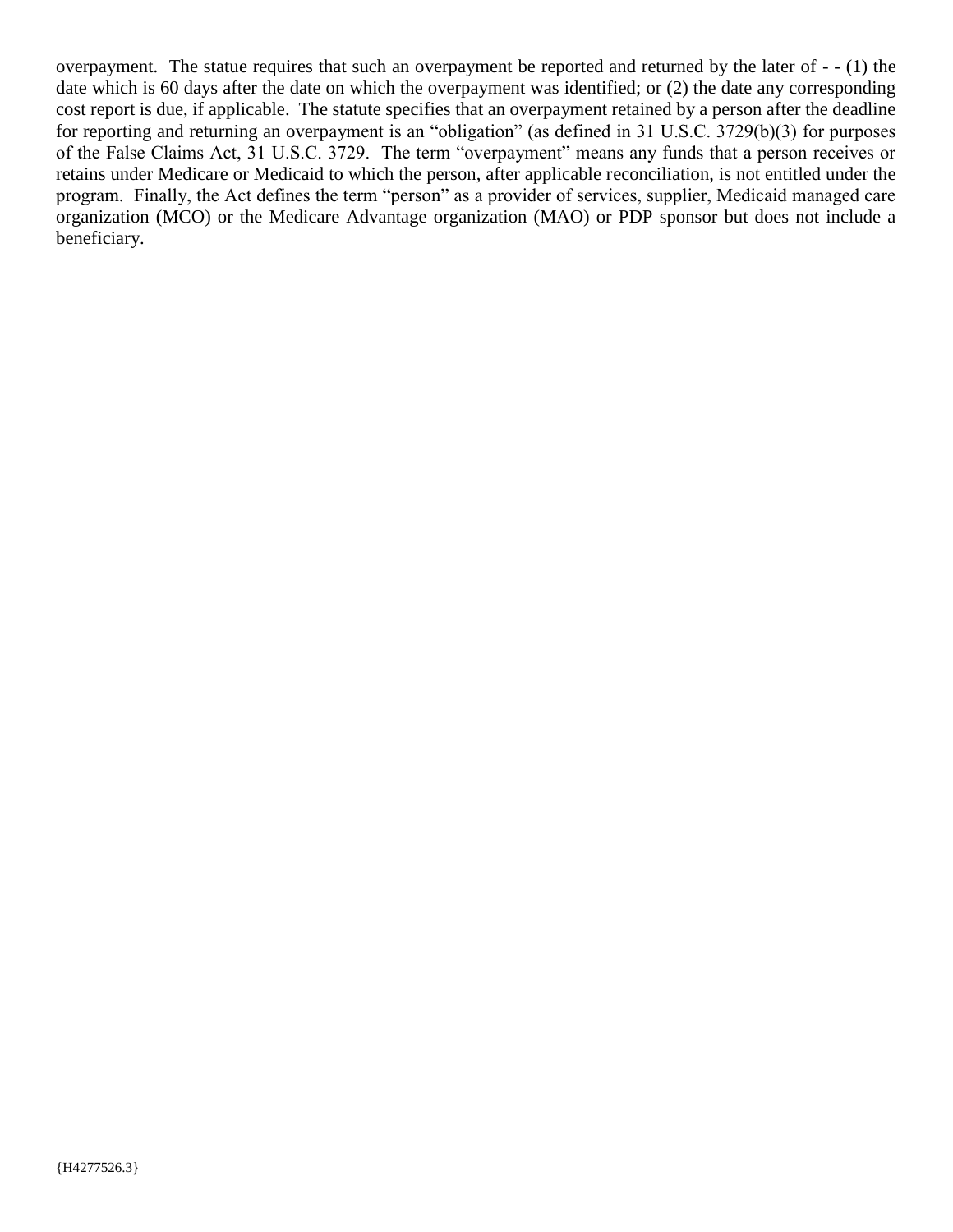#### **II. NEW YORK STATE LAWS**

# **1) CIVIL AND ADMINISTRATIVE LAWS**

- **1) New York False Claims Act (State Finance Law §§187-194)**
- **2) Social Services Law, Section 145-b - False Statements**
- **3) Social Services Law, Section 145-c - Sanctions**

# **B. CRIMINAL LAWS**

- 1**) Social Services Law, Section 145 - Penalties**
- **2) Social Services Law, Section 366-b - Penalties for Fraudulent Practices.**
- **3) Social Services Law, Section 145-c - Sanctions**
- **4) Penal Law Article 175 - False Written Statements**
- **5) Penal Law Article 176 - Insurance Fraud**
- **6) Penal Law Article 177 - Health Care Fraud**

New York State False Claim Laws fall under the jurisdiction of both New York's civil and administrative laws as well as its criminal laws. Some apply to recipient false claims and some apply to provider false claims. The majority of these statutes are specific to healthcare or Medicaid. Yet some of the "common law" crimes apply to areas of interaction with the government and so are applicable to health care fraud and will be listed in this section.

## **(A)CIVIL AND ADMINISTRATIVE LAWS**

### **1) New York False Claims Act (State Finance Law §§187-194)**

The New York False Claims Act is similar to the Federal False Claims Act. It imposes penalties and fines upon individuals and entities who knowingly file false or fraudulent claims for payment from any state or local government, including health care programs such as Medicaid. It also has a provision regarding reverse false claims similar to the federal FCA such that a person or entity will be liable in those instances in which the person obtains money from a state or local government to which he may not be entitled, and then uses false statements or records in order to retain the money. The penalty for filing a false claim is six to twelve thousand dollars per claim plus three times the amount of the damages which the state or local government sustains because of the act of that person. In addition, a person who violates this act is liable for costs, including attorneys' fees, of a civil action brought to recover any such penalty. The Act allows private individuals to file lawsuits in state court, just as if they were state or local government parties, subject to various possible limitations imposed by the NYS Attorney General or a local government. If the suit eventually concludes with payments back to the government, the person who started the case can recover twenty-five to thirty percent of the proceeds if the government did not participate in the suit, or fifteen to twenty-five percent if the government did participate in the suit.

### **2) Social Services Law, Section 145-b - False Statements**

It is a violation to knowingly obtain or attempt to obtain payment for items or services furnished under any Social Services program, including Medicaid, by use of a false statement, deliberate concealment or other fraudulent scheme or device. The state or the local Social Services district may recover three times the amount incorrectly paid. In addition, the Department of Health may impose a civil penalty of up to ten thousand dollars per violation. If repeat violations occur within five years, a penalty of up to thirty thousand dollars per violation may be imposed if the repeat violations involve more serious violations of Medicaid rules, billing for services not rendered, or providing excessive services.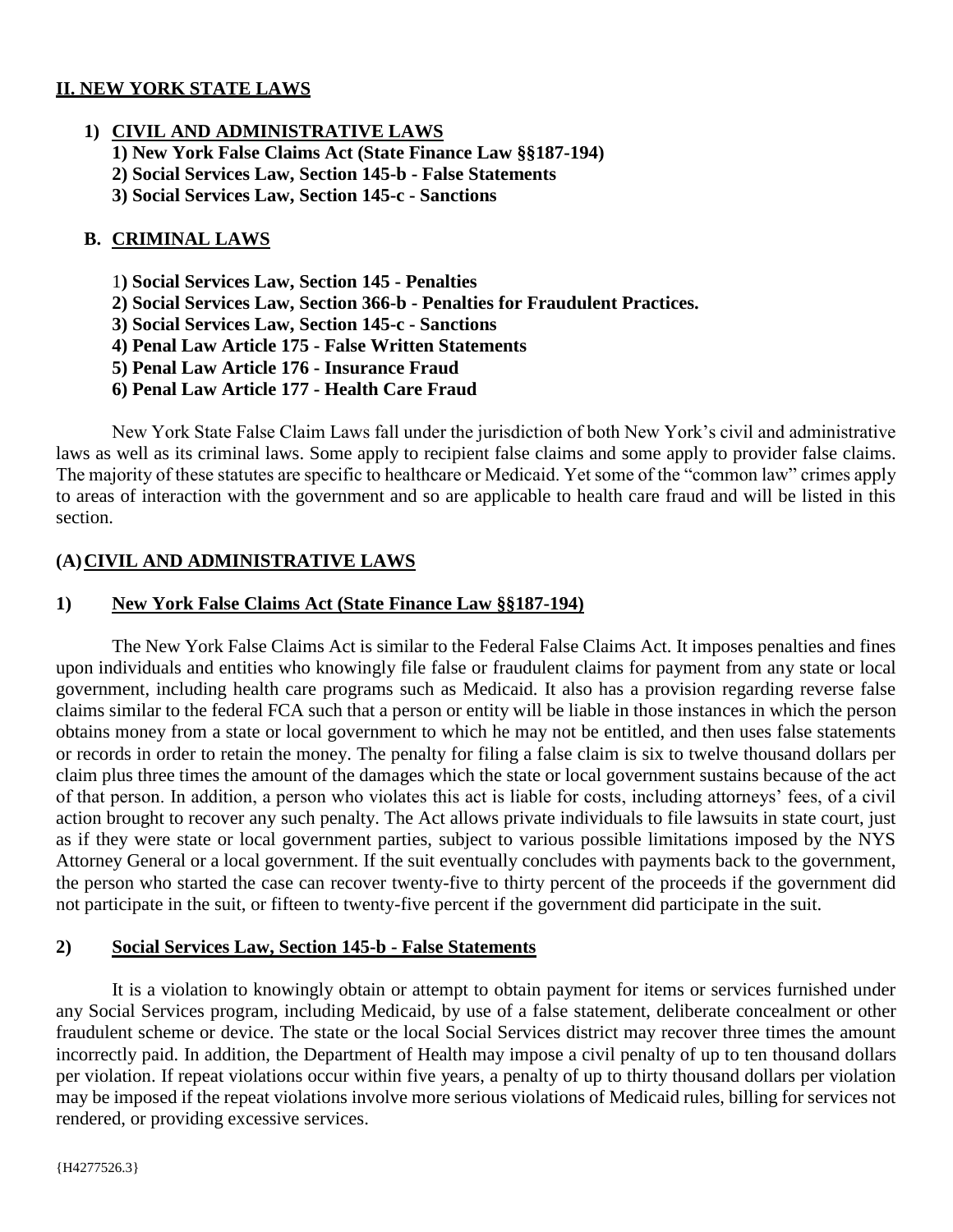### **3) Social Services Law, Section 145-c - Sanctions**

 If any person applies for or receives public assistance, including Medicaid, by intentionally making a false or misleading statement, or intending to do so, the needs of the individual or that of his family shall not be taken into account for the purpose of determining his or her needs or that of his family for six months if a first offense, for twelve months if a second offense (or if benefits wrongfully received are at least one thousand dollars but not more than three thousand nine hundred dollars), for eighteen months if a third offense (or if benefits wrongfully received are in excess of three thousand nine hundred dollars), and five years for any subsequent occasion of any such offense.

\_\_\_\_\_\_\_\_\_\_\_\_\_\_\_\_\_\_\_\_\_\_\_\_\_\_\_\_\_\_\_\_\_\_\_\_\_\_\_\_\_\_\_\_\_\_\_\_\_\_\_\_\_\_\_\_\_\_\_\_\_\_\_\_\_\_\_\_\_\_\_\_\_\_\_\_\_\_\_\_\_\_\_\_\_\_\_\_\_\_

## **B. CRIMINAL LAWS**

### **1) Social Services Law, Section 145 – Penalties**

Any person, who submits false statements or deliberately conceals material information in order to receive public assistance, including Medicaid, is guilty of a misdemeanor.

### **2) Social Services Law, Section 366-b - Penalties for Fraudulent Practices**.

- a. Any person who obtains or attempts to obtain, for him or others, medical assistance by means of a false statement, concealment of material facts, impersonation or other fraudulent means is guilty of a class A misdemeanor.
- b. Any person who, with intent to defraud, presents for payment a false or fraudulent claim for furnishing services, knowingly submits false information to obtain greater Medicaid compensation, or knowingly submits false information in order to obtain authorization to provide items or services is guilty of a class A misdemeanor.

### **3) Penal Law Article 155 – Larceny**

The crime of larceny applies to a person who, with intent to deprive another of his property, obtains, takes or withholds the property by means of trick, embezzlement, false pretense, false promise, including a scheme to defraud, or other similar behavior. This statute has been applied to Medicaid fraud cases.

- a. Fourth degree grand larceny involves property valued over \$1,000. It is a class E felony.
- b. Third degree grand larceny involves property valued over \$3,000. It is a class D felony.
- c. Second-degree grand larceny involves property valued over \$50,000. It is a class C felony.
- d. First degree grand larceny involves property valued over \$1 million. It is a class B felony.

#### **4) Penal Law Article 175 - False Written Statements**

Four crimes in this Article relate to filing false information or claims and have been applied in Medicaid fraud prosecutions:

a. §175.05 - Falsifying business records involves entering false information, omitting material information or altering an enterprise's business records with the intent to defraud. It is a class A misdemeanor.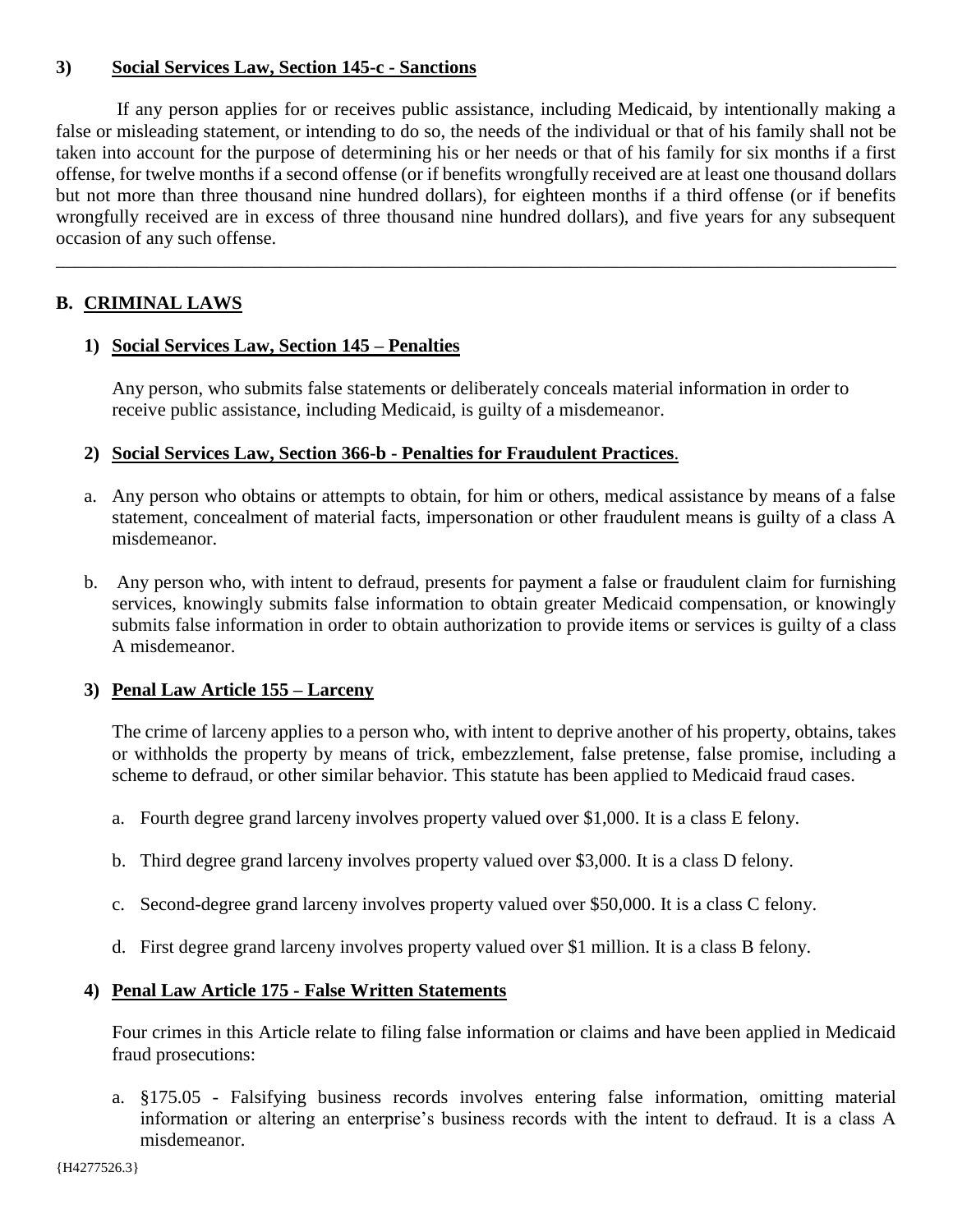- b. §175.10 Falsifying business records in the first degree includes the elements of the §175.05 offense and includes the intent to commit another crime or conceal its commission. It is a class E felony.
- c. §175.30 Offering a false instrument for filing in the second degree involves presenting a written instrument, including a claim for payment, to a public office knowing that it contains false information. It is a class A misdemeanor.
- d. §175.35 Offering a false instrument for filing in the first degree includes the elements of the seconddegree offense and must include an intent to defraud the state or a political subdivision. It is a class E felony.

### **5) Penal Law Article 176 - Insurance Fraud**

This law applies to claims for insurance payments, including Medicaid or other health insurance, and contains six crimes:

- a. Insurance Fraud in the 5th degree involves intentionally filing a health insurance claim knowing that it is false. It is a class A misdemeanor.
- b. Insurance fraud in the 4th degree is filing a false insurance claim for over \$1,000. It is a class E felony.
- c. Insurance fraud in the 3rd degree is filing a false insurance claim for over \$3,000. It is a class D felony.
- d. Insurance fraud in the 2nd degree is filing a false insurance claim for over \$50,000. It is a class C felony.
- e. Insurance fraud in the 1st degree is filing a false insurance claim for over \$1 million. It is a class B felony.
- f. Aggravated insurance fraud is committing insurance fraud more than once. It is a class D felony.

#### **6) Penal Law Article 177 - Health Care Fraud**

This statute, enacted in 2006, applies to health care fraud crimes. It was designed to address the specific conduct by health care providers who defraud the system including any publicly or privately funded health insurance or managed care plan or contract, under which any health care item or service is provided. Medicaid is considered to be a single health plan under this statute.

This law primarily applies to claims by providers for insurance payment, including Medicaid payment, and it includes six crimes.

- a. Health care fraud in the 5th degree a person is guilty of this crime when, with intent to defraud a health plan, he or she knowingly and willfully provides materially false information or omits material information for the purpose of requesting payment from a health plan. This is a class A misdemeanor.
- b. Health care fraud in the 4th degree a person is guilty of this crime upon filing such false claims on more than one occasion and annually receives more than three thousand dollars. This is a class E felony.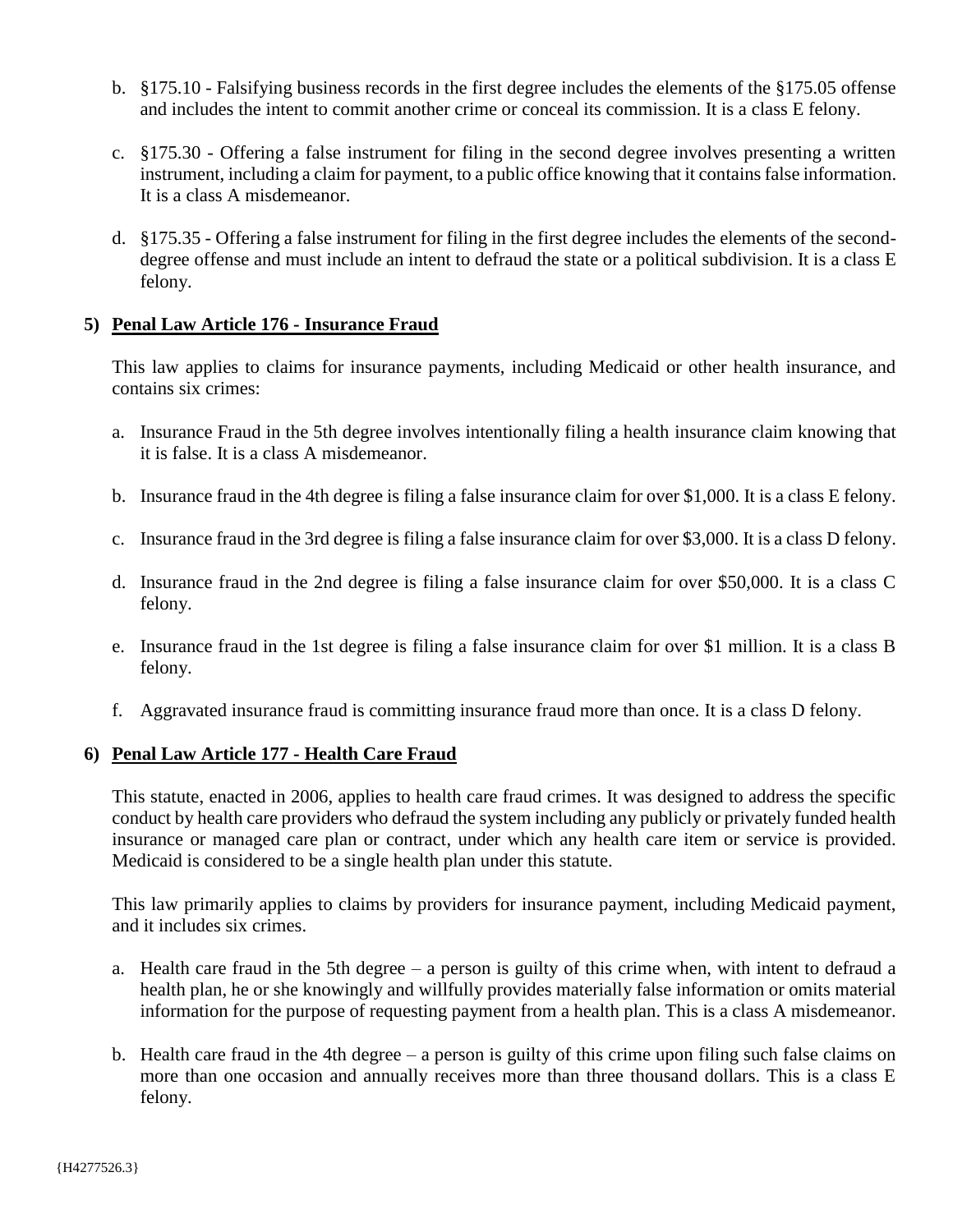- c. Health care fraud in the 3rd degree a person is guilty of this crime upon filing such false claims on more than one occasion and annually receiving over ten thousand dollars. This is a class D felony.
- d. Health care fraud in the 2nd degree a person is guilty of this crime upon filing such false claims on more than one occasion and annually receiving over fifty thousand dollars. This is a class C felony.
- e. Health care fraud in the 1st degree a person is guilty of this crime upon filing such false claims on more than one occasion and annually receiving over one million dollars. This is a class B felony.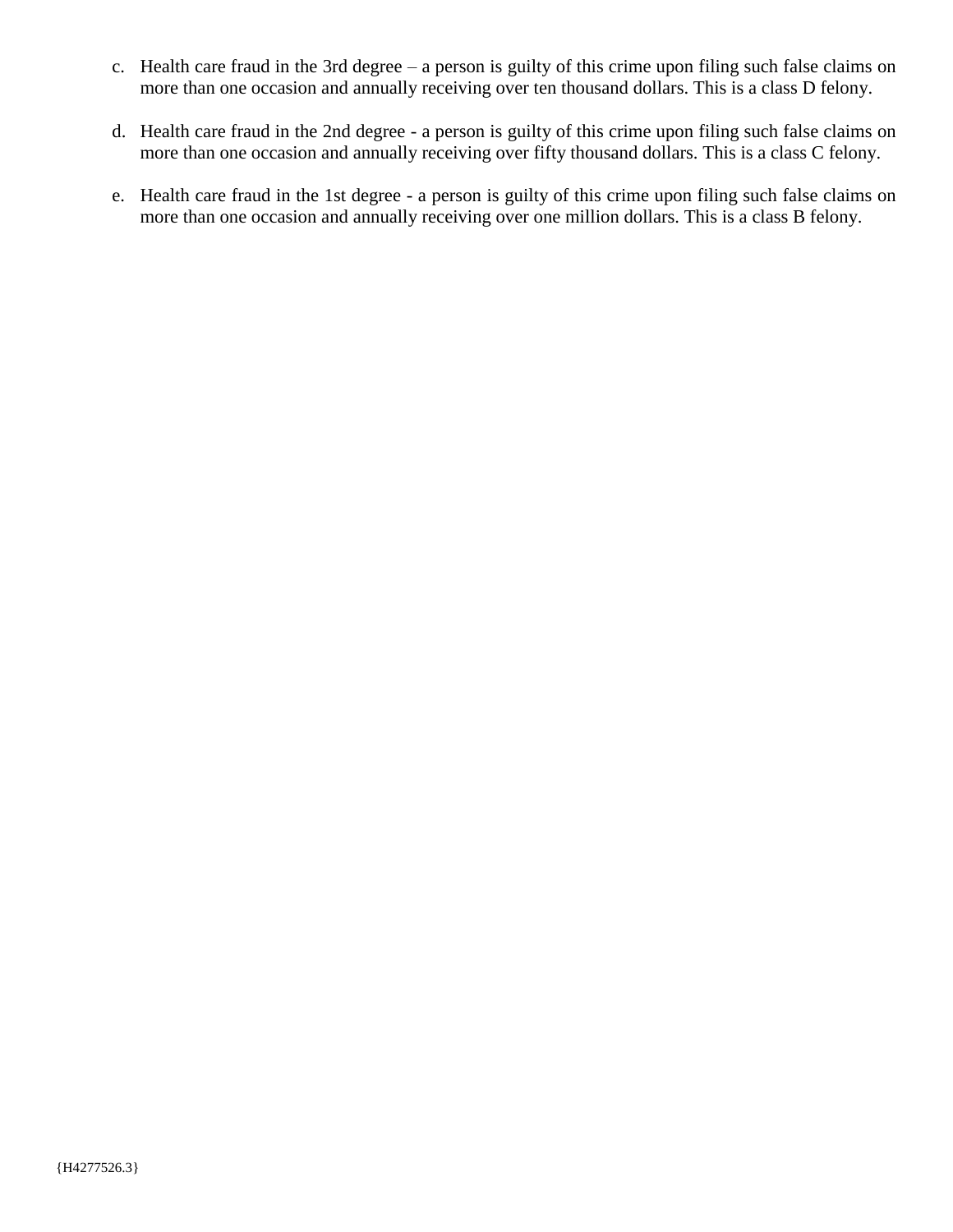#### **III. WHISTLEBLOWER PROTECTION**

#### **1) Federal False Claims Act (31 U.S.C. §3730(h))**

The Federal False Claims Act provides protection to qui tam relators (individuals who commence a False Claims action) who are discharged, demoted, suspended, threatened, harassed, or in any other manner discriminated against in the terms and conditions of their employment as a result of their furtherance of an action under the FCA. 31 U.S.C. 3730(h). Remedies include reinstatement with comparable seniority as the qui tam relator would have had but for the discrimination, two times the amount of any back pay, interest on any back pay, and compensation for any special damages sustained as a result of the discrimination, including litigation costs and reasonable attorneys' fees.

#### **2) New York State False Claim Act (State Finance Law §191)**

The New York State False Claim Act also provides protection to qui tam relators (individuals who commence a False Claims action) who are discharged, demoted, suspended, threatened, harassed, or in any other manner discriminated against in the terms and conditions of their employment as a result of their furtherance of an action under the Act. Remedies include reinstatement with comparable seniority as the qui tam relator would have had but for the discrimination, two times the amount of any back pay, interest on any back pay, and compensation for any special damages sustained as a result of the discrimination, including litigation costs and reasonable attorneys' fees.

#### **3) New York State Labor Law, Section 740**

An employer may not take any retaliatory action against an employee if the employee discloses information about the employer's policies, practices or activities to a regulatory, law enforcement or other similar agency or public official. Protected disclosures are those that assert that the employer is in violation of a law that creates a substantial and specific danger to the public health and safety or which constitutes health care fraud under Penal Law §177 (knowingly filing, with intent to defraud, a claim for payment that intentionally has false information or omissions). The employee's disclosure is protected only if the employee first brought up the matter with a supervisor and gave the employer a reasonable opportunity to correct the alleged violation. If an employer takes a retaliatory action against the employee, the employee may sue in state court for reinstatement to the same, or an equivalent position, any lost back wages and benefits and attorneys' fees. If the employer is a health provider and the court finds that the employer's retaliatory action was in bad faith, it may impose a civil penalty of \$10,000 on the employer.

#### **4) New York State Labor Law, Section 741**

A health care employer may not take any retaliatory action against an employee if the employee discloses certain information about the employer's policies, practices or activities to a regulatory, law enforcement or other similar agency or public official. Protected disclosures are those that assert that, in good faith, the employee believes constitute improper quality of patient care. The employee's disclosure is protected only if the employee first brought up the matter with a supervisor and gave the employer a reasonable opportunity to correct the alleged violation, unless the danger is imminent to the public or patient and the employee believes in good faith that reporting to a supervisor would not result in corrective action. If an employer takes a retaliatory action against the employee, the employee may sue in state court for reinstatement to the same, or an equivalent position, any lost back wages and benefits and attorneys' fees. If the employer is a health provider and the court finds that the employer's retaliatory action was in bad faith, it may impose a civil penalty of \$10,000 on the employer.